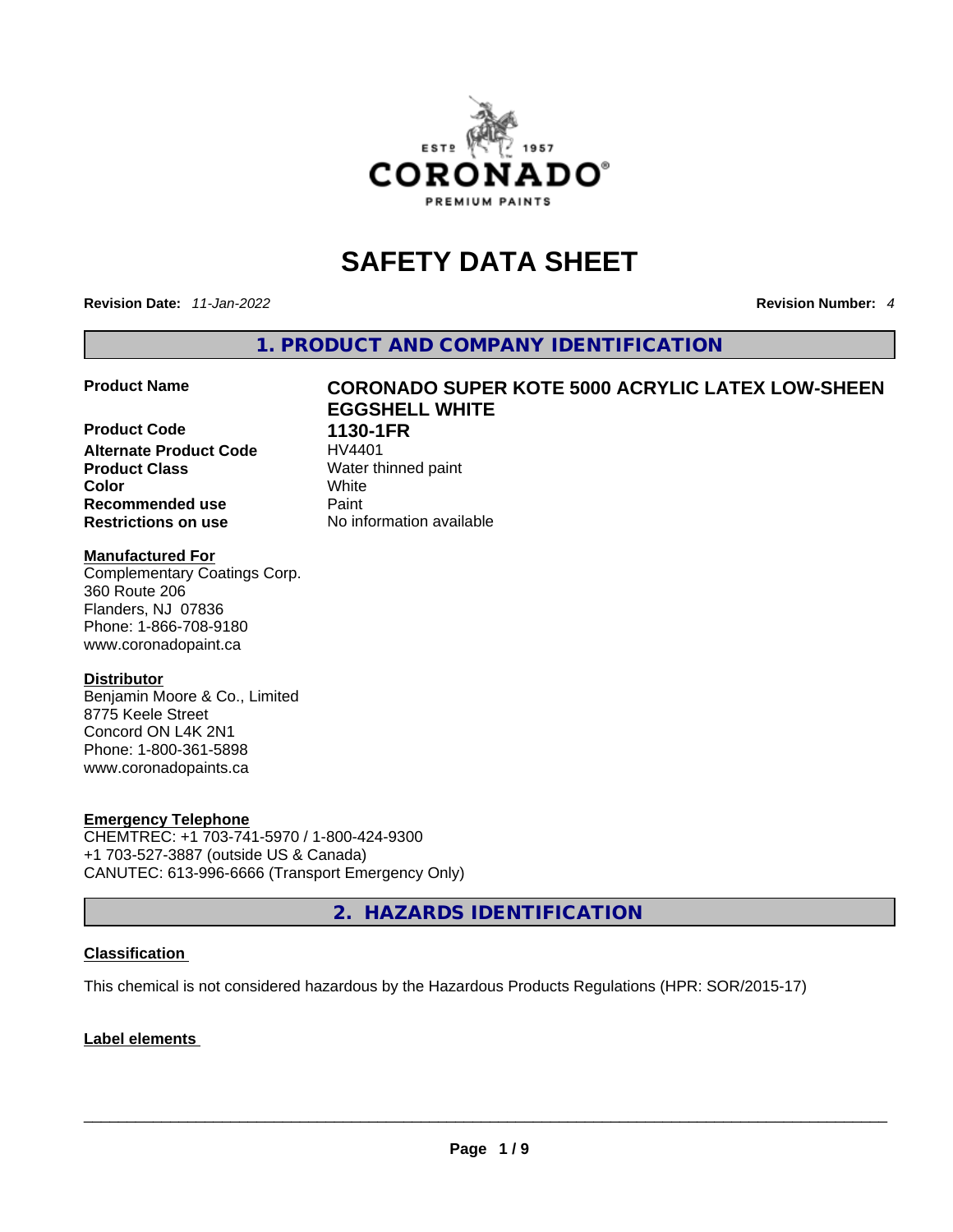Not a hazardous substance or mixture according to the Globally Harmonized System (GHS)

**Appearance** liquid **Odor** *liquid* **Odor** *little or no odor* 

#### **Other information**

No information available

 **WARNING:** This product contains isothiazolinone compounds at levels of <0.1%. These substances are biocides commonly found in most paints and a variety of personal care products as a preservative. Certain individuals may be sensitive or allergic to these substances, even at low levels.

## **3. COMPOSITION INFORMATION ON COMPONENTS**

| <b>Chemical name</b>                                                            | CAS No.    | Weight-%    | <b>Hazardous Material</b><br>registry number<br>(HMIRA registry $#$ ) | Date HMIRA filed and<br>Information Review Act date exemption granted<br>(if applicable) |
|---------------------------------------------------------------------------------|------------|-------------|-----------------------------------------------------------------------|------------------------------------------------------------------------------------------|
| Titanium dioxide                                                                | 13463-67-7 | $10 - 30\%$ |                                                                       |                                                                                          |
| Nepheline syenite                                                               | 37244-96-5 | 7 - 13%     |                                                                       |                                                                                          |
| Kaolin                                                                          | 1332-58-7  | - 5%        |                                                                       |                                                                                          |
| Propanoic acid, 2-methyl-,<br>monoester with<br>2,2,4-trimethyl-1,3-pentanediol | 25265-77-4 | 1 - 5%      |                                                                       |                                                                                          |
| Propylene glycol                                                                | 57-55-6    | - 5%        |                                                                       |                                                                                          |

\*The exact percentage (concentration) of composition has been withheld as a trade secret

## **4. FIRST AID MEASURES**

| <b>General Advice</b>                  | No hazards which require special first aid measures.                                                     |
|----------------------------------------|----------------------------------------------------------------------------------------------------------|
| <b>Eye Contact</b>                     | Rinse thoroughly with plenty of water for at least 15<br>minutes and consult a physician.                |
| <b>Skin Contact</b>                    | Wash off immediately with soap and plenty of water while<br>removing all contaminated clothes and shoes. |
| <b>Inhalation</b>                      | Move to fresh air. If symptoms persist, call a physician.                                                |
| Ingestion                              | Clean mouth with water and afterwards drink plenty of<br>water. Consult a physician if necessary.        |
| <b>Most Important Symptoms/Effects</b> | None known.                                                                                              |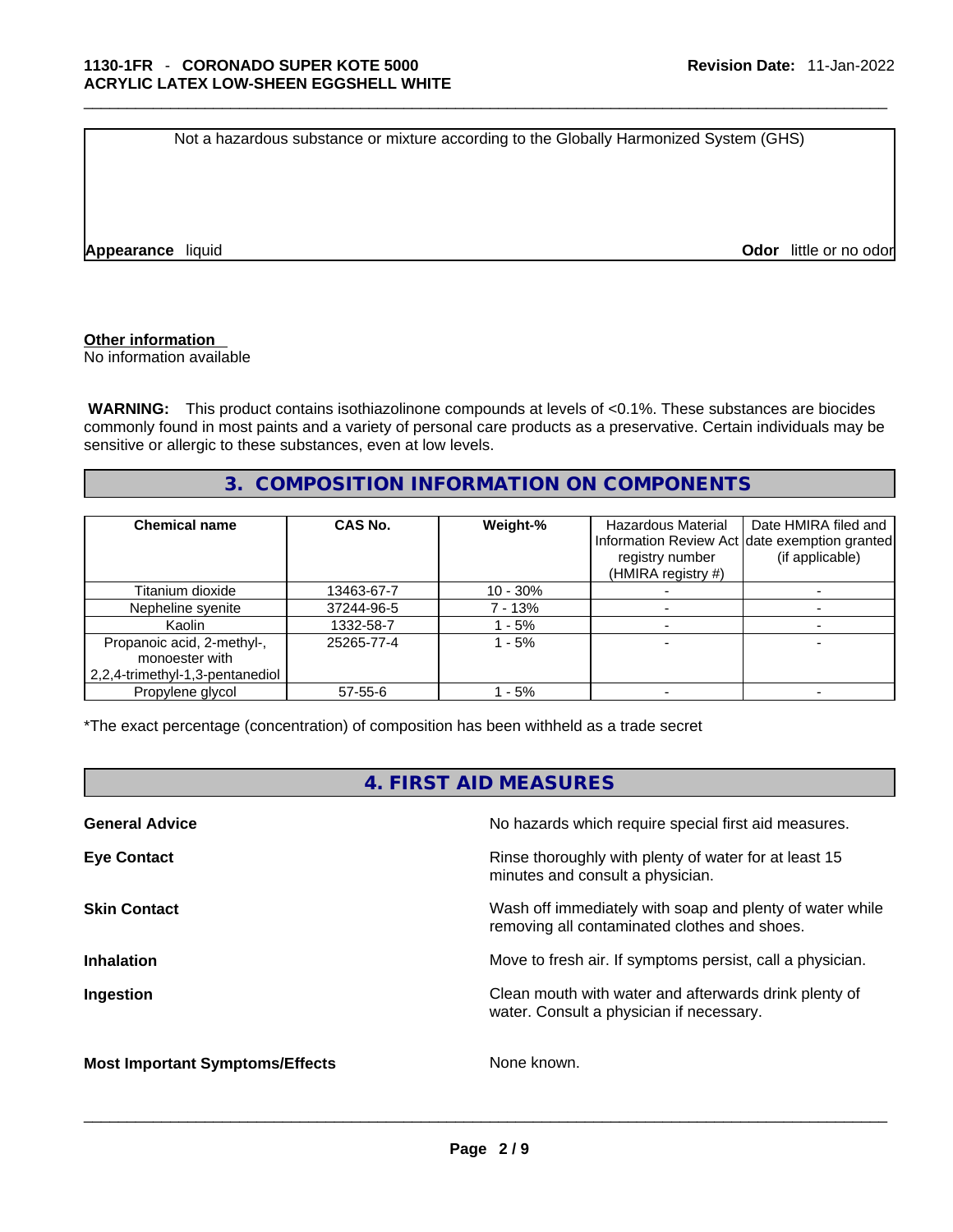| <b>Notes To Physician</b>                                                        | Treat symptomatically.                                                                                                                       |  |  |
|----------------------------------------------------------------------------------|----------------------------------------------------------------------------------------------------------------------------------------------|--|--|
|                                                                                  | 5. FIRE-FIGHTING MEASURES                                                                                                                    |  |  |
| <b>Suitable Extinguishing Media</b>                                              | Use extinguishing measures that are appropriate to local<br>circumstances and the surrounding environment.                                   |  |  |
| Protective equipment and precautions for firefighters                            | As in any fire, wear self-contained breathing apparatus<br>pressure-demand, MSHA/NIOSH (approved or equivalent)<br>and full protective gear. |  |  |
| <b>Specific Hazards Arising From The Chemical</b>                                | Closed containers may rupture if exposed to fire or<br>extreme heat.                                                                         |  |  |
| <b>Sensitivity to mechanical impact</b>                                          | No                                                                                                                                           |  |  |
| Sensitivity to static discharge                                                  | No                                                                                                                                           |  |  |
| <b>Flash Point Data</b><br>Flash point (°F)<br>Flash Point (°C)<br><b>Method</b> | Not applicable<br>Not applicable<br>Not applicable                                                                                           |  |  |
| <b>Flammability Limits In Air</b>                                                |                                                                                                                                              |  |  |
| Lower flammability limit:<br><b>Upper flammability limit:</b>                    | Not applicable<br>Not applicable                                                                                                             |  |  |
| Health: 1<br>Flammability: 0<br><b>NFPA</b>                                      | <b>Instability: 0</b><br><b>Special: Not Applicable</b>                                                                                      |  |  |
| <b>NFPA Legend</b><br>0 - Not Hazardous<br>1 - Slightly                          |                                                                                                                                              |  |  |

- 2 Moderate
- 3 High
- 
- 4 Severe

*The ratings assigned are only suggested ratings, the contractor/employer has ultimate responsibilities for NFPA ratings where this system is used.* 

*Additional information regarding the NFPA rating system is available from the National Fire Protection Agency (NFPA) at www.nfpa.org.* 

## **6. ACCIDENTAL RELEASE MEASURES**

| <b>Personal Precautions</b>      | Avoid contact with skin, eyes and clothing. Ensure<br>adequate ventilation.                          |
|----------------------------------|------------------------------------------------------------------------------------------------------|
| <b>Other Information</b>         | Prevent further leakage or spillage if safe to do so.                                                |
| <b>Environmental precautions</b> | See Section 12 for additional Ecological Information.                                                |
| <b>Methods for Cleaning Up</b>   | Soak up with inert absorbent material. Sweep up and<br>shovel into suitable containers for disposal. |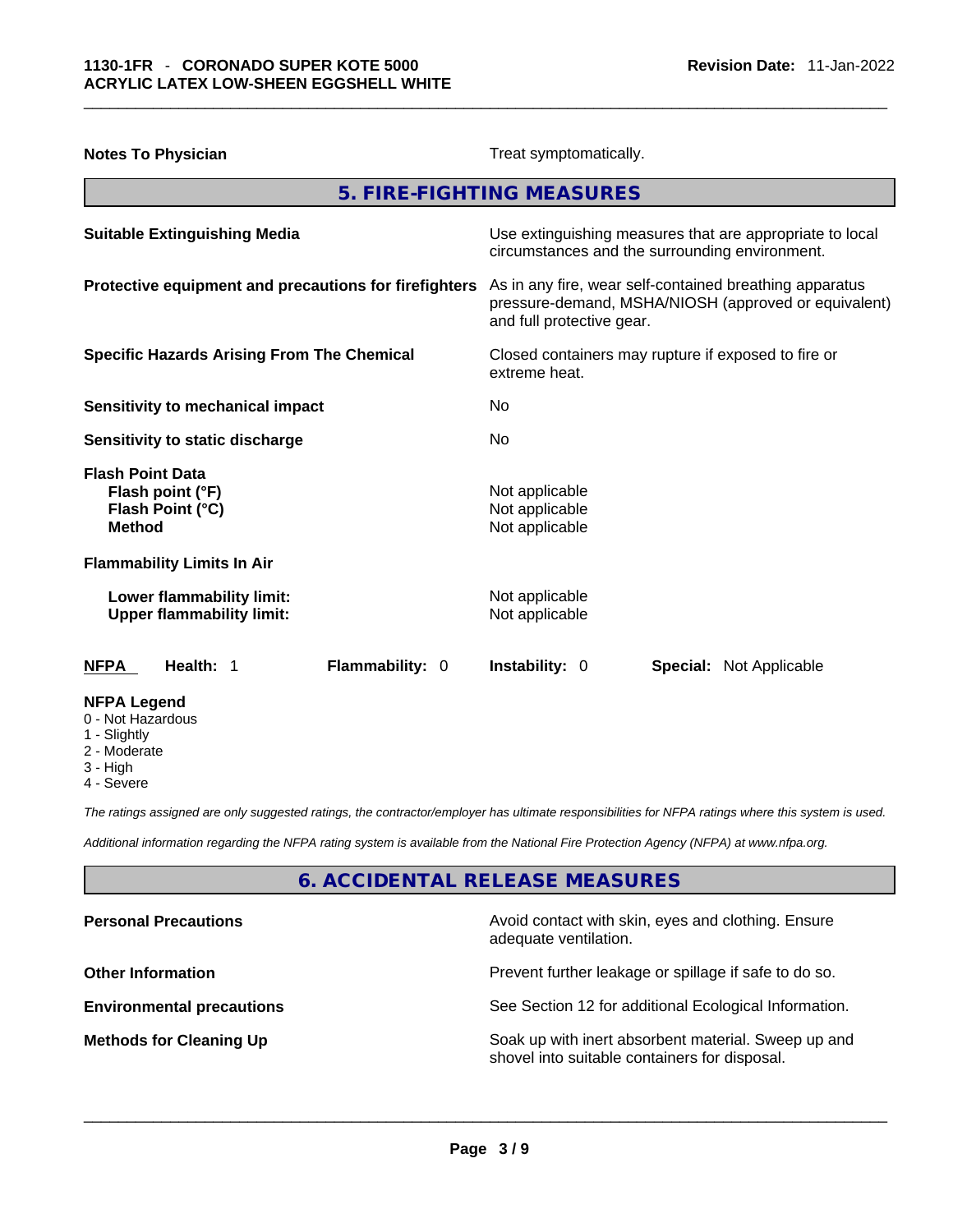## **7. HANDLING AND STORAGE**

**Handling <b>Avoid** contact with skin, eyes and clothing. Avoid breathing and state of the sking of the sking state of the sking state of the sking state of the sking state of the sking state of the sking state of the sking vapors, spray mists or sanding dust. In case of insufficient ventilation, wear suitable respiratory equipment.

**Storage Example 20 Keep container tightly closed. Keep out of the reach of**  $\mathbf{K}$ children.

**Incompatible Materials Materials** No information available

**8. EXPOSURE CONTROLS/PERSONAL PROTECTION** 

### **Exposure Limits**

| <b>Chemical name</b> | <b>ACGIH TLV</b>                                                                                                                              | <b>Alberta</b>           | <b>British Columbia</b>                          | <b>Ontario</b>                                          | Quebec                     |
|----------------------|-----------------------------------------------------------------------------------------------------------------------------------------------|--------------------------|--------------------------------------------------|---------------------------------------------------------|----------------------------|
| Titanium dioxide     | TWA: $10 \text{ mg/m}^3$                                                                                                                      | 10 mg/m $3$ - TWA        | 10 mg/m $3$ - TWA<br>$3$ mg/m <sup>3</sup> - TWA | 10 mg/m $3$ - TWA                                       | 10 mg/m $3$ - TWAEV        |
| Nepheline syenite    | N/E                                                                                                                                           | N/E                      | N/E                                              | 10 mg/m $3$ - TWA                                       | N/E                        |
| Kaolin               | TWA: $2 \text{ mg/m}^3$<br>particulate matter<br>containing no<br>asbestos and <1%<br>crystalline silica,<br>respirable particulate<br>matter | $2 \text{ mg/m}^3$ - TWA | $2 \text{ mg/m}^3$ - TWA                         | $2$ mg/m <sup>3</sup> - TWA                             | $5 \text{ mg/m}^3$ - TWAEV |
| Propylene glycol     | N/E                                                                                                                                           | N/E                      | N/E                                              | 10 mg/m $3$ - TWA<br>50 ppm - TWA<br>155 mg/m $3$ - TWA | N/E                        |

#### **Legend**

ACGIH - American Conference of Governmental Industrial Hygienists

Alberta - Alberta Occupational Exposure Limits

British Columbia - British Columbia Occupational Exposure Limits

Ontario - Ontario Occupational Exposure Limits

Quebec - Quebec Occupational Exposure Limits

N/E - Not established

**Personal Protective Equipment**

**Engineering Measures Ensure** Ensure adequate ventilation, especially in confined areas.

Safety glasses with side-shields. **Skin Protection Protection Protective gloves and impervious clothing. Respiratory Protection In case of insufficient ventilation wear suitable respiratory** equipment.

**Hygiene Measures Avoid contact with skin, eyes and clothing. Remove and Avoid contact with skin, eyes and clothing. Remove and** wash contaminated clothing before re-use. Wash thoroughly after handling.

## **9. PHYSICAL AND CHEMICAL PROPERTIES**

**Appearance** liquid

**Odor**<br> **Odor Threshold**<br> **Odor Threshold little or no odor**<br>
No information available **Odor Threshold** No information available \_\_\_\_\_\_\_\_\_\_\_\_\_\_\_\_\_\_\_\_\_\_\_\_\_\_\_\_\_\_\_\_\_\_\_\_\_\_\_\_\_\_\_\_\_\_\_\_\_\_\_\_\_\_\_\_\_\_\_\_\_\_\_\_\_\_\_\_\_\_\_\_\_\_\_\_\_\_\_\_\_\_\_\_\_\_\_\_\_\_\_\_\_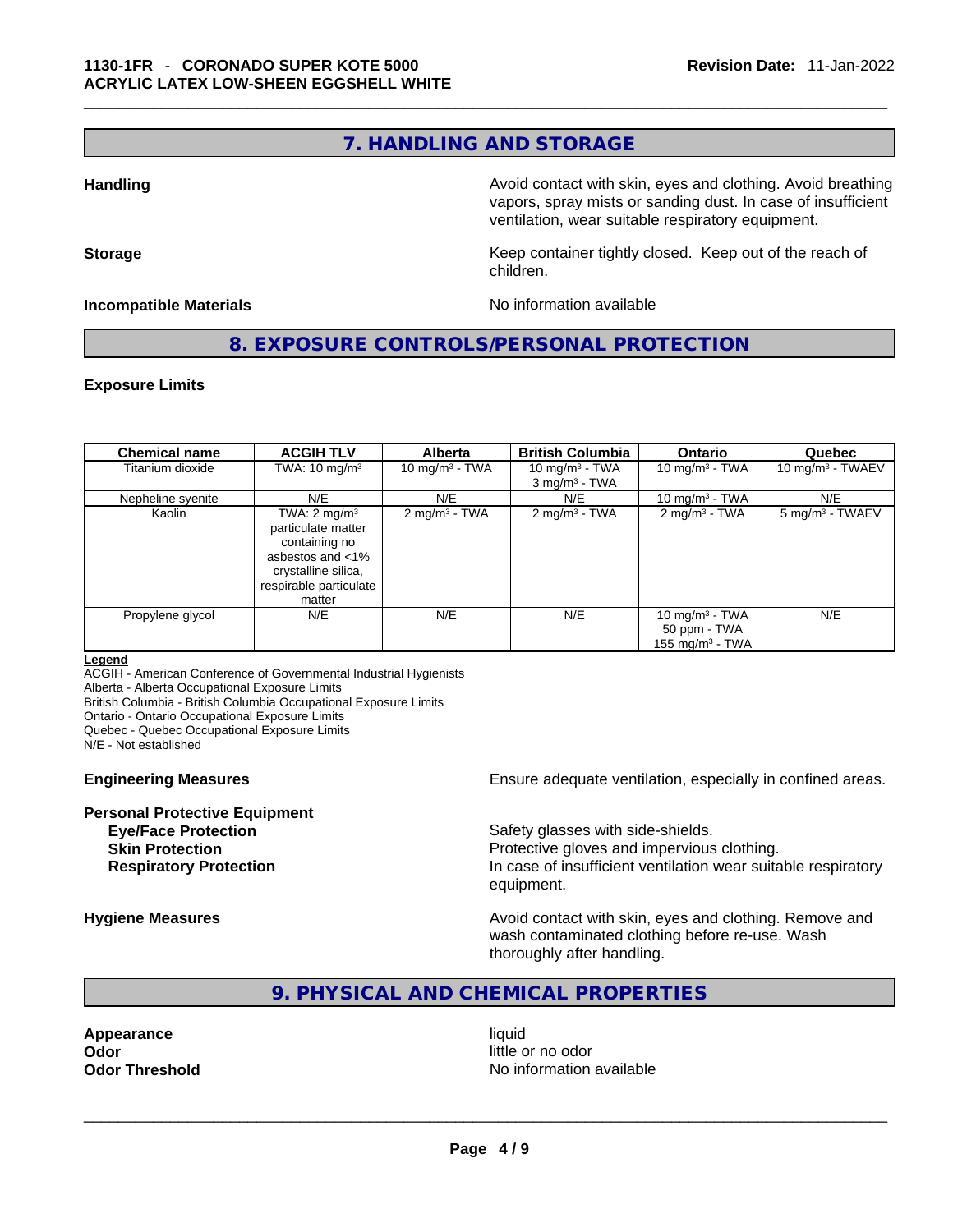**Revision Date:** 11-Jan-2022

| Density (Ibs/gal)                    | $10.75 - 10.85$          |
|--------------------------------------|--------------------------|
| <b>Specific Gravity</b>              | $1.29 - 1.31$            |
| рH                                   | No information available |
| <b>Viscosity (cps)</b>               | No information available |
| Solubility(ies)                      | No information available |
| <b>Water solubility</b>              | No information available |
| <b>Evaporation Rate</b>              | No information available |
| Vapor pressure                       | No information available |
| Vapor density                        | No information available |
| Wt. % Solids                         | $40 - 50$                |
| Vol. % Solids                        | $25 - 35$                |
| Wt. % Volatiles                      | $50 - 60$                |
| Vol. % Volatiles                     | $65 - 75$                |
| <b>VOC Regulatory Limit (g/L)</b>    | < 100                    |
| <b>Boiling Point (°F)</b>            | 212                      |
| <b>Boiling Point (°C)</b>            | 100                      |
| Freezing point (°F)                  | 32                       |
| <b>Freezing Point (°C)</b>           | 0                        |
| Flash point (°F)                     | Not applicable           |
| Flash Point (°C)                     | Not applicable           |
| <b>Method</b>                        | Not applicable           |
| Flammability (solid, gas)            | Not applicable           |
| <b>Upper flammability limit:</b>     | Not applicable           |
| Lower flammability limit:            | Not applicable           |
| <b>Autoignition Temperature (°F)</b> | No information available |
| <b>Autoignition Temperature (°C)</b> | No information available |
| Decomposition Temperature (°F)       | No information available |
| Decomposition Temperature (°C)       | No information available |
| <b>Partition coefficient</b>         | No information available |

## **10. STABILITY AND REACTIVITY**

| <b>Reactivity</b>                         | Not Applicable                           |
|-------------------------------------------|------------------------------------------|
| <b>Chemical Stability</b>                 | Stable under normal conditions.          |
| <b>Conditions to avoid</b>                | Prevent from freezing.                   |
| <b>Incompatible Materials</b>             | No materials to be especially mentioned. |
| <b>Hazardous Decomposition Products</b>   | None under normal use.                   |
| <b>Possibility of hazardous reactions</b> | None under normal conditions of use.     |

## **11. TOXICOLOGICAL INFORMATION**

## **Product Information**

**Information on likely routes of exposure**

**Principal Routes of Exposure** Eye contact, skin contact and inhalation. \_\_\_\_\_\_\_\_\_\_\_\_\_\_\_\_\_\_\_\_\_\_\_\_\_\_\_\_\_\_\_\_\_\_\_\_\_\_\_\_\_\_\_\_\_\_\_\_\_\_\_\_\_\_\_\_\_\_\_\_\_\_\_\_\_\_\_\_\_\_\_\_\_\_\_\_\_\_\_\_\_\_\_\_\_\_\_\_\_\_\_\_\_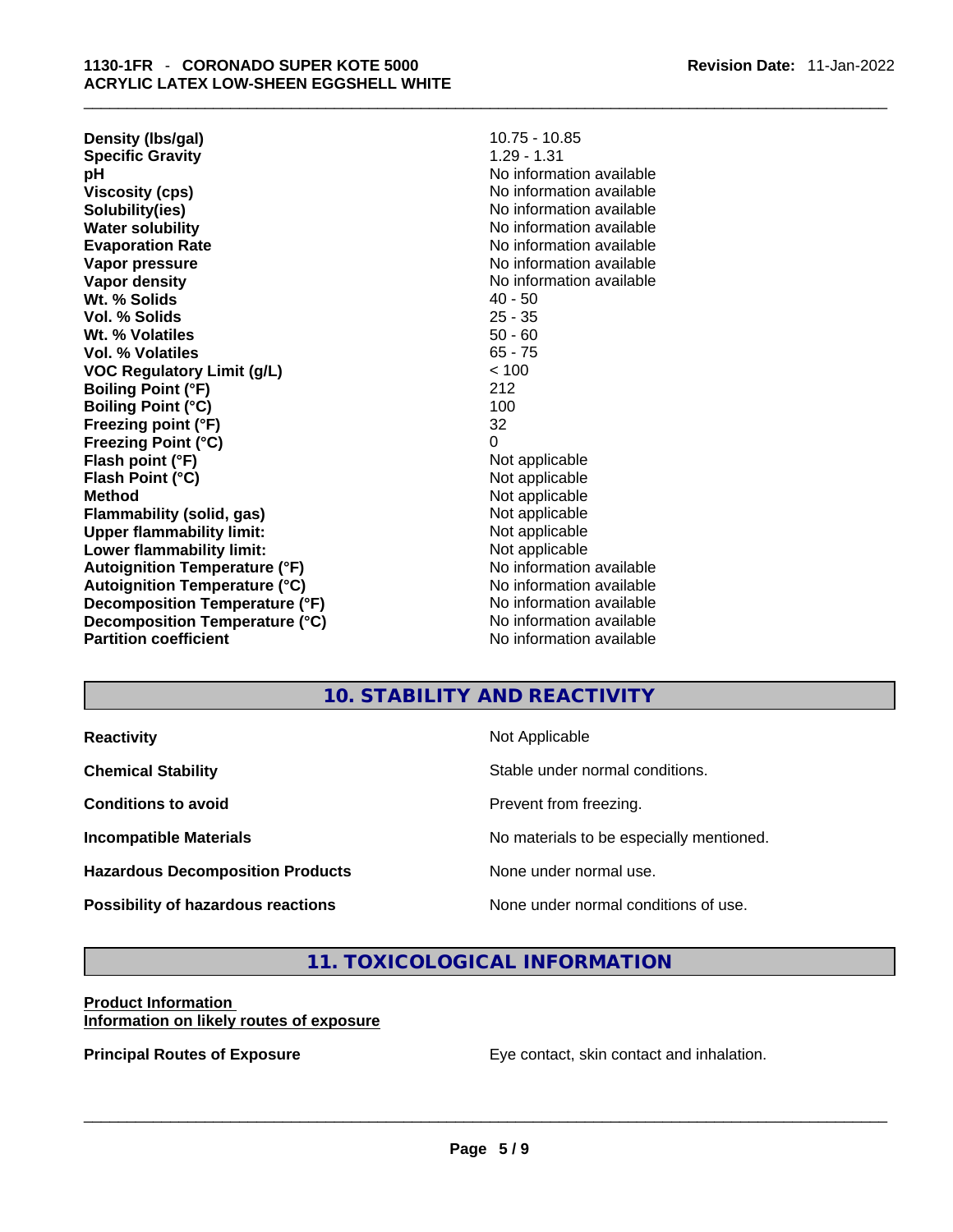| <b>Acute Toxicity</b>                                                        |                                                                                                                 |  |  |
|------------------------------------------------------------------------------|-----------------------------------------------------------------------------------------------------------------|--|--|
| <b>Product Information</b>                                                   | No information available                                                                                        |  |  |
| Symptoms related to the physical, chemical and toxicological characteristics |                                                                                                                 |  |  |
| <b>Symptoms</b>                                                              | No information available                                                                                        |  |  |
|                                                                              | Delayed and immediate effects as well as chronic effects from short and long-term exposure                      |  |  |
| Eye contact                                                                  | May cause slight irritation                                                                                     |  |  |
| <b>Skin contact</b>                                                          | Substance may cause slight skin irritation. Prolonged or<br>repeated contact may dry skin and cause irritation. |  |  |
| <b>Inhalation</b>                                                            | May cause irritation of respiratory tract.                                                                      |  |  |
| Ingestion                                                                    | Ingestion may cause gastrointestinal irritation, nausea,<br>vomiting and diarrhea.                              |  |  |
| <b>Sensitization</b>                                                         | No information available.                                                                                       |  |  |
| <b>Neurological Effects</b>                                                  | No information available.                                                                                       |  |  |
| <b>Mutagenic Effects</b>                                                     | No information available.                                                                                       |  |  |
| <b>Reproductive Effects</b>                                                  | No information available.                                                                                       |  |  |
| <b>Developmental Effects</b>                                                 | No information available.                                                                                       |  |  |
| <b>Target organ effects</b>                                                  | No information available.                                                                                       |  |  |
| <b>STOT - single exposure</b>                                                | No information available.                                                                                       |  |  |
| <b>STOT - repeated exposure</b>                                              | No information available.                                                                                       |  |  |
| Other adverse effects                                                        | No information available.                                                                                       |  |  |
| <b>Aspiration Hazard</b>                                                     | No information available.                                                                                       |  |  |
|                                                                              |                                                                                                                 |  |  |

**Numerical measures of toxicity**

**The following values are calculated based on chapter 3.1 of the GHS document**

| <b>ATEmix (oral)</b>   | 50293 mg/kg  |
|------------------------|--------------|
| <b>ATEmix (dermal)</b> | 748059 mg/kg |

## **Component Information**

| Chemical name                   | Oral LD50             | Dermal LD50              | Inhalation LC50 |
|---------------------------------|-----------------------|--------------------------|-----------------|
| Titanium dioxide                | $> 10000$ mg/kg (Rat) |                          |                 |
| 13463-67-7                      |                       |                          |                 |
| Kaolin                          | $>$ 5000 mg/kg (Rat)  | $>$ 5000 mg/kg (Rat)     |                 |
| 1332-58-7                       |                       |                          |                 |
| Propanoic acid, 2-methyl-,      | $=$ 3200 mg/kg (Rat)  | > 15200 mg/kg (Rat)      |                 |
| monoester with                  |                       |                          |                 |
| 2,2,4-trimethyl-1,3-pentanediol |                       |                          |                 |
| 25265-77-4                      |                       |                          |                 |
| Propylene glycol                | $= 20$ g/kg (Rat)     | $= 20800$ mg/kg (Rabbit) |                 |
| $57 - 55 - 6$                   |                       |                          |                 |

## **Chronic Toxicity**

#### **Carcinogenicity**

*The information below indicates whether each agency has listed any ingredient as a carcinogen:.* 

| <b>Chemical name</b> | <b>IARC</b>                    | <b>NTP</b> |
|----------------------|--------------------------------|------------|
|                      | 2B - Possible Human Carcinogen |            |
| Titanium dioxide     |                                |            |
|                      |                                |            |
|                      |                                |            |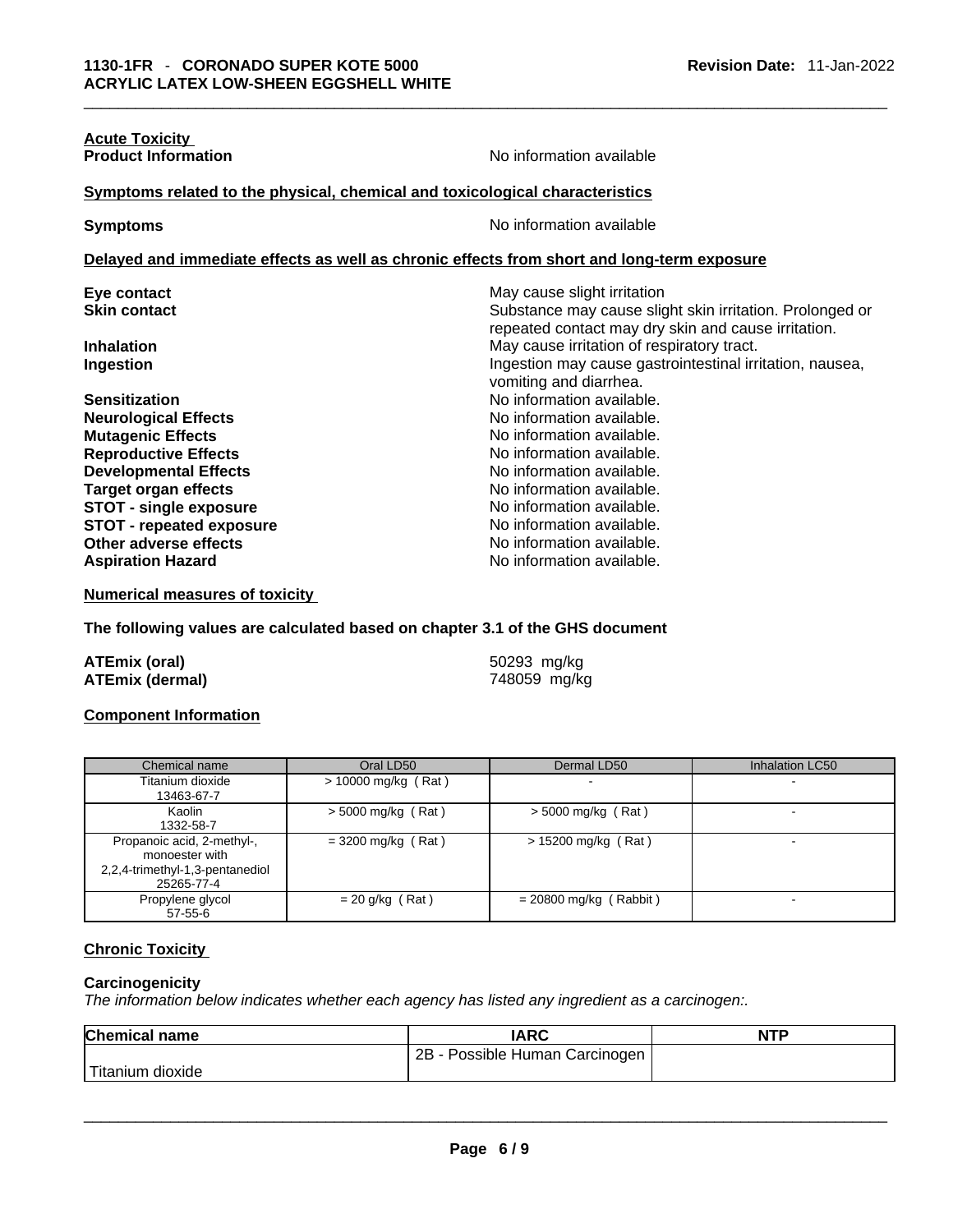• Although IARC has classified titanium dioxide as possibly carcinogenic to humans (2B), their summary concludes: "No significant exposure to titanium dioxide is thought to occur during the use of products in which titanium dioxide is bound to other materials, such as paint."

#### **Legend**

IARC - International Agency for Research on Cancer NTP - National Toxicity Program OSHA - Occupational Safety & Health Administration

**12. ECOLOGICAL INFORMATION** 

## **Ecotoxicity Effects**

The environmental impact of this product has not been fully investigated.

## **Product Information**

## **Acute Toxicity to Fish**

No information available

## **Acute Toxicity to Aquatic Invertebrates**

No information available

### **Acute Toxicity to Aquatic Plants**

No information available

### **Persistence / Degradability**

No information available.

### **Bioaccumulation**

There is no data for this product.

### **Mobility in Environmental Media**

No information available.

## **Ozone**

No information available

## **Component Information**

### **Acute Toxicity to Fish**

Titanium dioxide  $LC50:$  > 1000 mg/L (Fathead Minnow - 96 hr.) Propylene glycol LC50: 710 mg/L (Fathead Minnow - 96 hr.)

### **Acute Toxicity to Aquatic Invertebrates**

Propylene glycol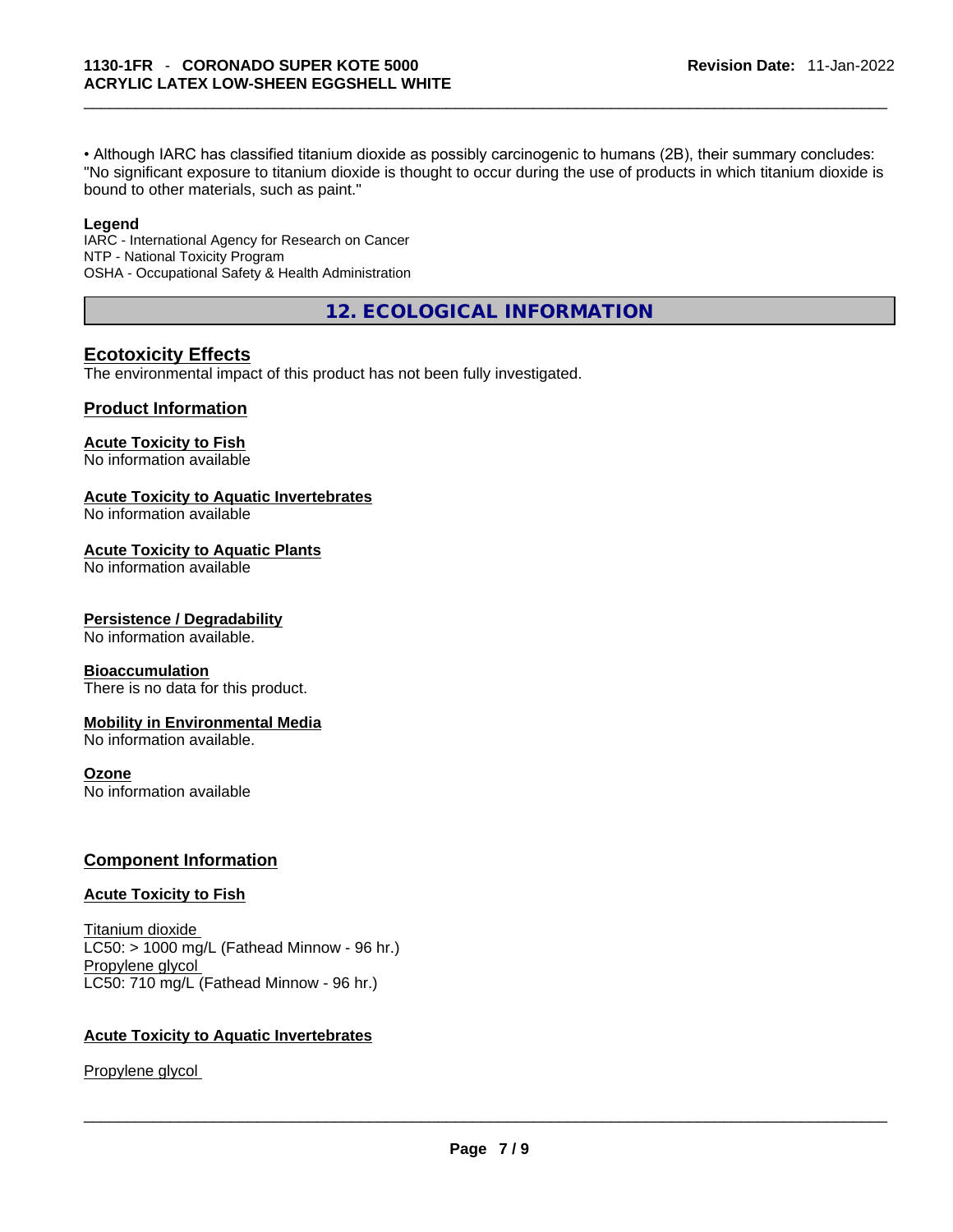EC50: > 10000 mg/L (Daphnia magna - 24 hr.)

## **Acute Toxicity to Aquatic Plants**

No information available

**13. DISPOSAL CONSIDERATIONS** 

Waste Disposal Method **Waste Disposal Method Dispose of in accordance with federal, state, provincial,** and local regulations. Local requirements may vary, consult your sanitation department or state-designated environmental protection agency for more disposal options.

**14. TRANSPORT INFORMATION** 

**TDG** Not regulated

**ICAO / IATA** Not regulated

**IMDG / IMO** Not regulated

## **15. REGULATORY INFORMATION**

## **International Inventories**

| <b>TSCA: United States</b> | Yes - All components are listed or exempt. |
|----------------------------|--------------------------------------------|
| DSL: Canada                | Yes - All components are listed or exempt. |

## **National Pollutant Release Inventory (NPRI)**

### **NPRI Parts 1- 4**

This product contains the following Parts 1-4 NPRI chemicals:

*None*

## **NPRI Part 5**

This product contains the following NPRI Part 5 Chemicals:

*None*

## **WHMIS Regulatory Status**

This product has been classified in accordance with the hazard criteria of the Hazardous Products Regulations (HPR) and the SDS contains all the information required by the HPR. \_\_\_\_\_\_\_\_\_\_\_\_\_\_\_\_\_\_\_\_\_\_\_\_\_\_\_\_\_\_\_\_\_\_\_\_\_\_\_\_\_\_\_\_\_\_\_\_\_\_\_\_\_\_\_\_\_\_\_\_\_\_\_\_\_\_\_\_\_\_\_\_\_\_\_\_\_\_\_\_\_\_\_\_\_\_\_\_\_\_\_\_\_